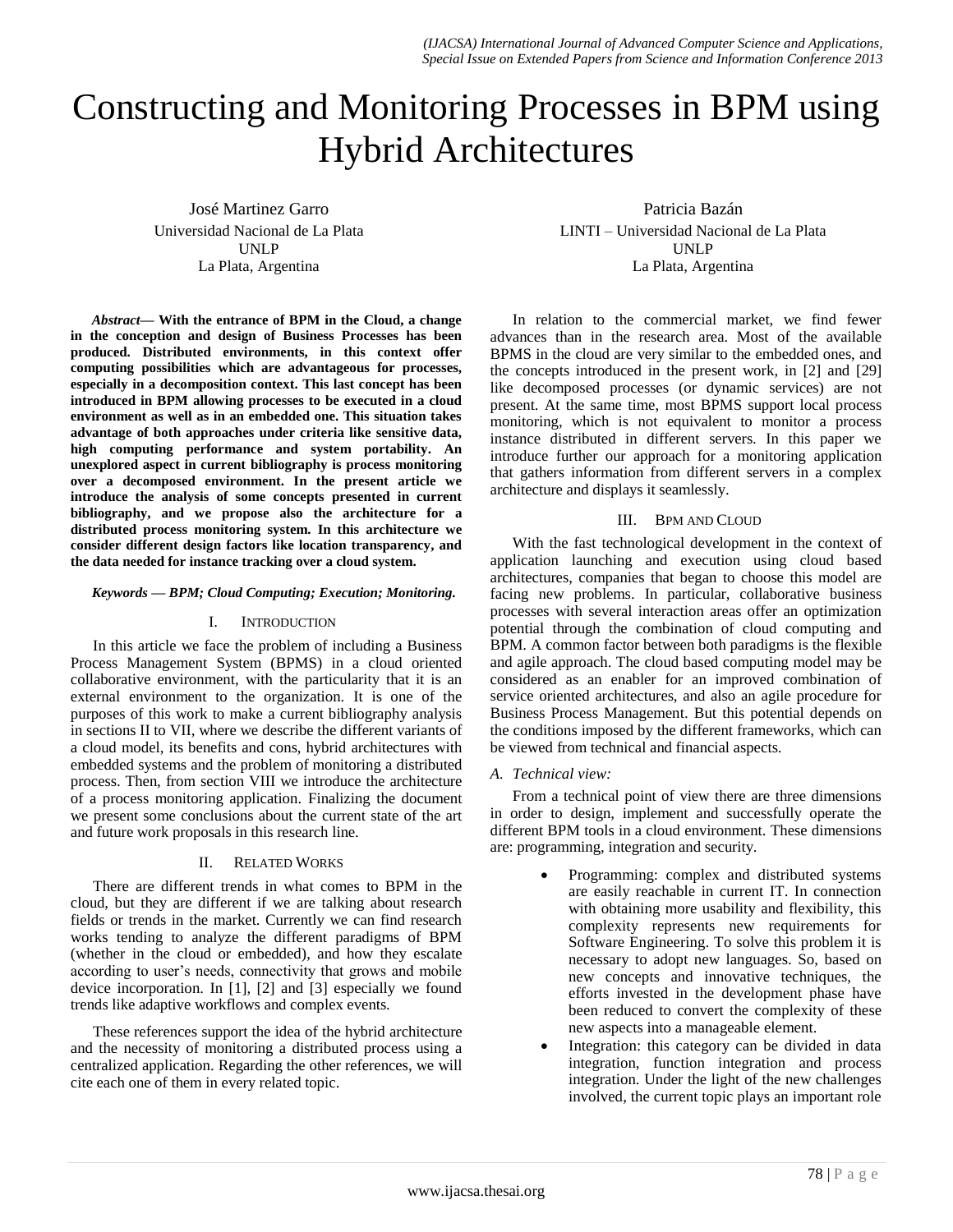in different scenarios. For example, a cloud based workflow can control distributed activities beyond the companies' border, mainly due to its easy accessibility. For a simplified execution of several process instances it is necessary to have integration interfaces and structured methods that allow joining the new components under the considered process.

 Security: this concept can be divided into three categories: functional security, information security and data security. All these categories have a significant relevance for BPM, especially in regard to business process grids and distributed process servers. Functional security specifies how the current status corresponds with the desired functionality status. The information security is focused in unauthorized changes or information extractions, as well as data security is in charge of the process related data.

Even more, from a technical point of view the question on "what processes are more appropriated to be executed in a cloud-based architecture" should be responded. Possible risks, such as insufficient integration options, location and integrity problems as well as programming interfaces should be taken in consideration.

# *B. Financial view*

There are two dimensions from the financial point of view:

- Availability: the services provided by a cloud infrastructure can be accessed at any time because of the high availability model. Based in a high abstraction level, the customization and installation are significantly easier. In addition with this simplification, the final user is capable of working with the service immediately.
- Investment risk: in the context of the different variable billing models (for example "pay per transaction") the use of a cloud based service results in certain charges. These charges contain relevant costs given by transferences and transactions [1] [2] [3] [4].

# IV. BENEFITS AND DRAWBACKS

Cloud based BPM provides users the possibility of using software in a "pay per use" way, instead of forcing them to make big investments in BPM software, hardware and maintenance, versus the traditional licensing applications. Systems can escalate up and down according to the user's needs. This means they do not have to worry about the over/ under resource provisioning because of the high adaptability provided currently by cloud service providers, as we can see in Figure 1.

The current model, on the other hand, has several low points. By putting a BPMS in the cloud, users may lose control over sensitive data. This aspect results major considering that business processes inside an organization may manage important information for it and its members. On the other hand, the non-high computational activities' efficiency and effectiveness cannot be increased by putting them in the cloud,

but rather these activities may get more expensive. For example, an activity which is not intensively computational could need to process a certain amount of data. The transference of these data to the cloud could take more time than the transmission to an embedded version installed locally. That transference could result bigger than the real necessity of processing. Even more, the cost of the activity may increase due the data transference. This element is one of the billing concepts in a cloud computing system because of the high connection availability [1] [2] [5] [6].



Fig.1. Service model

# V. SERVICE MODEL

# *A. Infrastructure as a service (IaaS)*

When an application is moved to an IaaS model, the cloud user is responsible for the operating system, the middleware and the applications running on the virtual machine. The action of installing BPM software in an IaaS cloud solution is comparable to installing an embedded BPMS, since everything except the hardware is managed by the cloud user. Furthermore, the user has to make some security decisions in order to avoid intrusions. According to this, possible security measures are: port blocking, access control policies and updating the applications and the operating system frequently.

# *B. Product as a Service (PaaS)*

By positioning a workflow based application in a model like "Product as a Service", the responsibilities for the user and the cloud provider are different. The execution engine is assumed as a part of the platform, so it is offered by the service provider. Users must upload their processes to run them in the cloud. The engine can be used by several users since the platform is shared. The responsibility for data storage and management is no longer in charge of the user, who has to deal with several security issues:

- The process models should not be readable by intruders in posession of a description file.
- Process models should not be altered by intruders.
- Process models should not be deployed in other servers.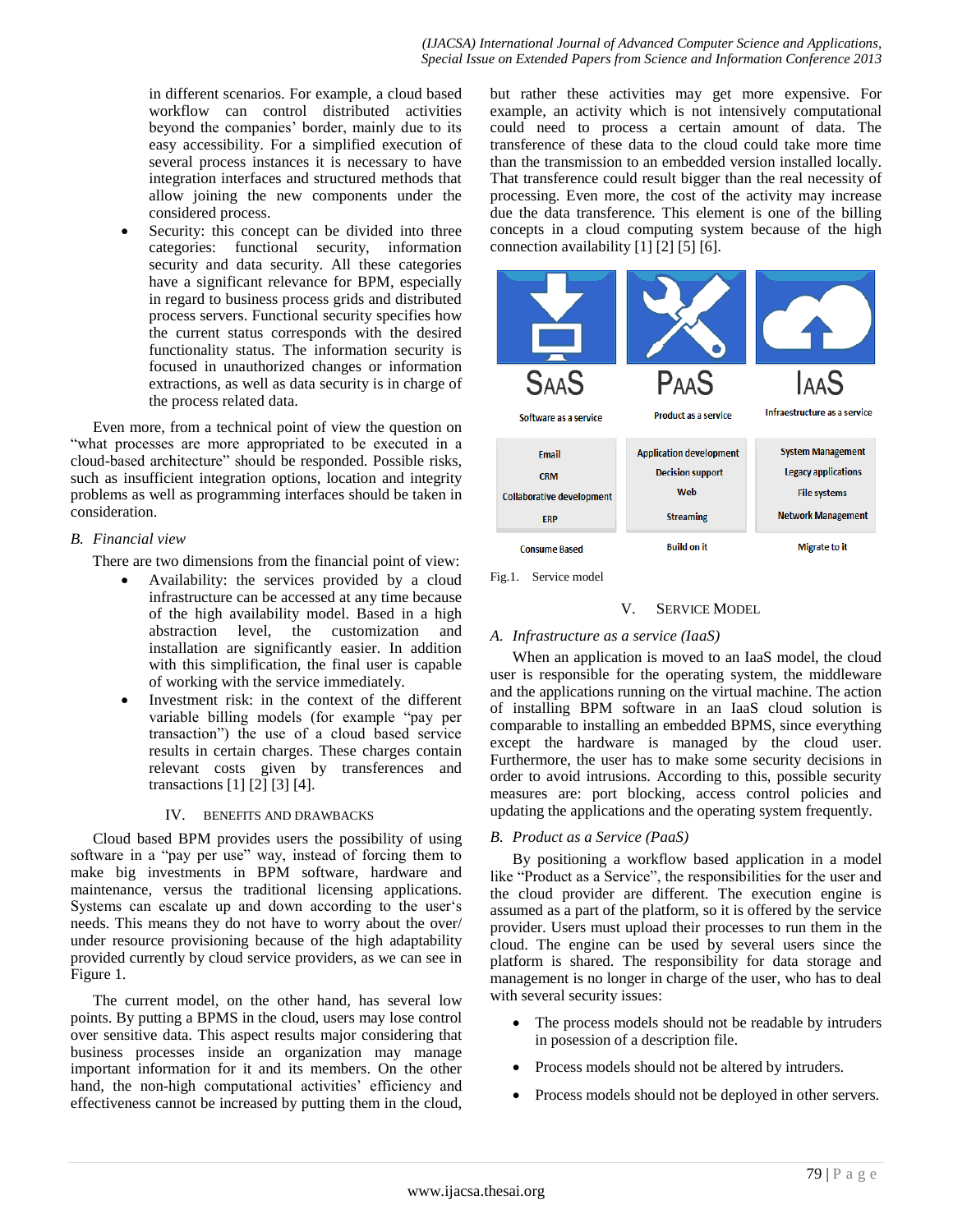In order to achieve these requirements, the process model descriptions should be encrypted and signed. The encryption ensures that process models are not readable by intruders. By the action of signing them, it can be assured that a file is only valid for a particular execution engine, and using it to point to another execution engine will provoke an error. This turns into utility considering that the same server can be accessed by different users in a shared environment.

Storing the application database can be an issue also. Data should be encrypted in order to not be readable by intruders. Data encryption in a relational database generates expressivity issues with queries using relational operators. For example, joins can have problems in an encrypted data context.

# *C. Software as a Service (SaaS)*

By moving an application to a SaaS model, the cloud provider is now responsible for the application itself. The application is no longer an asset of the enterprise cloud user but it is offered by the cloud provider. The application may be given to multiple cloud users in a single or multiple tenant architecture. In a single tenant paradigm, an execution engine is installed for each process model. In a multi-tenant environment, multiple users and process models are served by a unique engine. The data stored by the cloud provider should be assured in order to prevent unintended accesses, both by the service provider or other users in the cloud. The same measures we have mentioned in the previous subsection related with signing and encryption can be applied to solve this problem.

In a multi-tenant architecture, different users access the same execution engine. The data used by one user should not be accessible to other cloud users. There are two possible solutions for this problem: in the first place, a database for each cloud user can be created. As an alternative, a column to each table where the user identifier is saved can be added. It is necessary to observe the scalability of both solutions: the amount of users could increase, and because of that, the need of resources too [1] [6] [7] [8].

# VI. COMBINATION OF EMBEDDED AND CLOUD SCHEMES

Privacy protection is one of the barriers to execute BPM in a cloud environment. Not all users desire to put their sensitive data outside the organization. Besides, it is necessary to observe product's portability and versions, and their availability in a cloud system. Another not minor problem is the efficiency.

The intensive computing activities may obtain benefits in the cloud due to the scalability and the computing force high availability. The non intensive computational tasks, on the other hand, not always take advantage of this context. The performance of one activity running in an embedded environment should be better than in the cloud because of the data that are transferred in order to execute the activity. These activities could also result expensive due to the fact that data transference is a billing criterion in the cloud [11] [12].

 Architecture: in most BPM solutions, the process engine, the activities and the process data are located in the same side, even in an embedded or cloud solution. There are some papers introducing the PAD model

(Process - Activity - Data) of Figure 2 as a distribution possibility for BPM in the cloud. In this approach, the process model, the involved activities and the data are separately distributed. The PAD model defines four possibilities of distribution:



Fig.2. PAD Distribution Schema [6]

 $\bullet$ 

*1) The first pattern is the traditional alternative where all elements are distributed over the final user side.* 

*2) The second pattern is useful when the user already has a BPMS, but the high computing activities are located in the cloud to increment their performance.* 

*3) The third pattern is useful for the users who still do not have a BPMS, so they can use the cloud system in a "pay per use" way. In this approach the activities with low computing intensity or the ones with sensitive data management can be located on the final user side.* 

*4) The fourth pattern is the cloud based model where all the elements are located in the cloud.*

 Business processes consist of two kinds of flows: control and data. Control flows regulate the execution of activities and their sequence, while data flows determine how the information is transferred from one activity to the other inside the process. BPM engines must deal with the control of both kinds of flows. A data flow could contain sensitive data, so when a BPMS is deployed in the cloud, the content of those flows should be protected. An example of the proposed architecture could be a scenario where the engine in the cloud only deals with data flows using reference identifiers instead of real data. When an activity needs sensitive data, the data being transferred to the activity are managed under user supervision in an encryption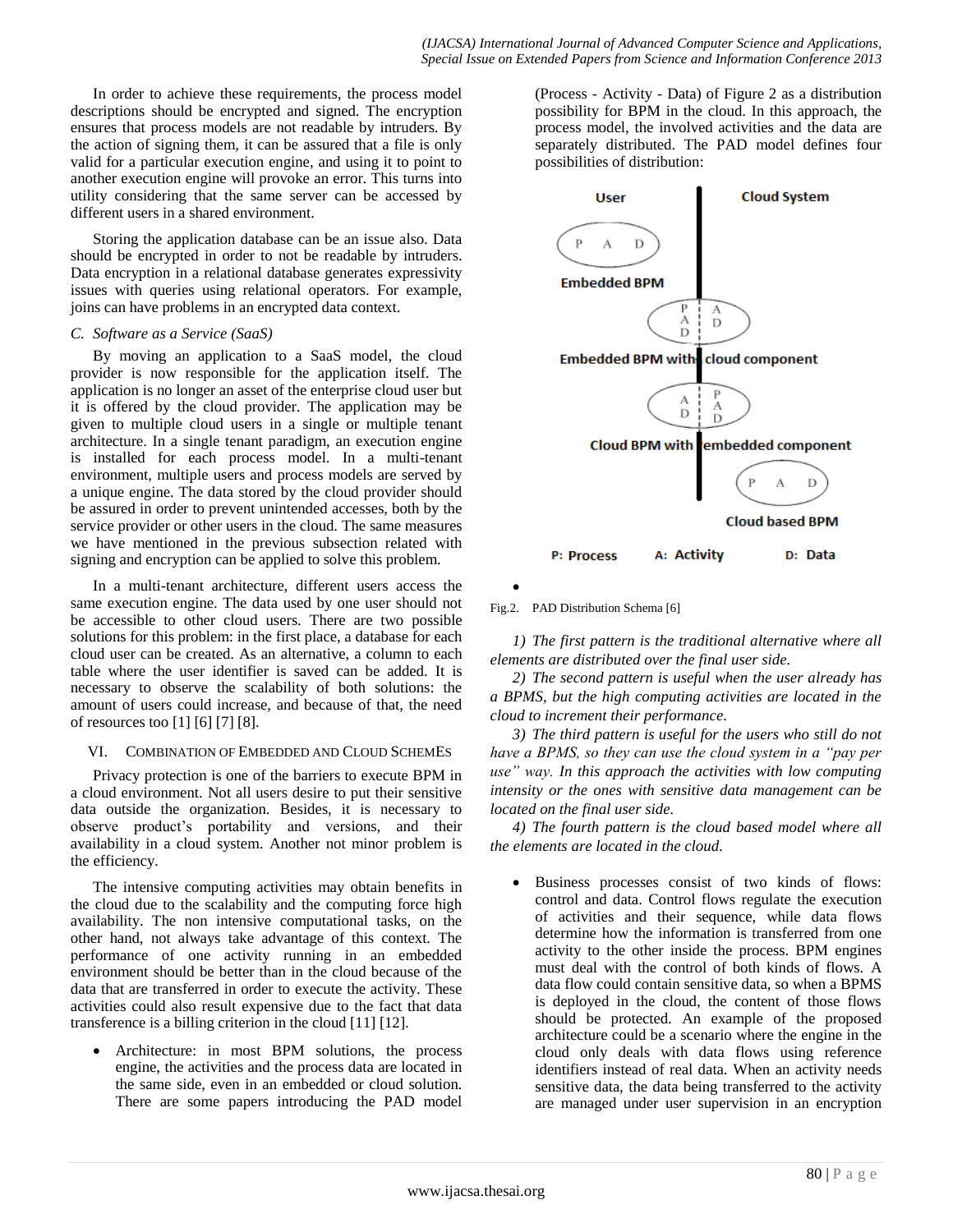tunnel. Sensitive data are saved in the final user side, and non sensitive data are saved in the cloud. This schema allows that sensitive data do not travel indiscriminately through the web.

 Optimal distribution: the cloud system costs have been an object of study in different articles. There are several formulas to calculate the optimal distribution of activities, since they can be located in the cloud or in an embedded system. The calculation takes in consideration time costs, monetary costs and privacy risk costs. By using the formulas, users can make cost estimations about deploying part of their applications in an embedded or cloud system alternatively [2] [5] [6] [9].

# VII. PROCESS DECOMPOSITION

It is possible to generalize the distribution and identify a fifth pattern where the process engine, the activities and data are deployed in the cloud and in the final user. This solution presents two potential benefits:

*1) The process engine regulates control and data flows. One activity receives data from the process engine and after its execution the produced data are passed again to the process engine. Consider now a sequence of activities located in the cloud, while the process engine is deployed in the final user. Each activity uses data produced by the previous activity as an income. Data are not passed directly from one activity to the other but they are sent to the process engine first. Since data transference is one of the billing factors in this model this kind of situations could become more expensive when large amounts of data are transmitted between activities. To avoid this problem a process engine can be added to the cloud, in order to regulate the control and data flows between activities located inside it. When a sequence of activities is located in the cloud, data are regulated by the process engine in the cloud. This reduces the amount of data to be transmitted between the cloud and the embedded system.*

*2) When the cloud is not accessible, users can execute business processes in a complete way in the embedded system until the former one is available again.*

In order to run a single business process between two separated engines, it should be split into two individual processes. It could be convenient for the users to take a distribution list of the process and its activities. The process can be automatically transformed into two business processes, one in the cloud and the other in the embedded system. The communication between both systems can be described using a choreography language, like BPEL. Besides, the distribution list can be created automatically according to the optimal distribution formulas mentioned in subsection VI [13] [14].

Business process monitoring is more complicated now, since the process has been divided into two or more parts. As a solution, a monitoring tool can be developed for the original process, through the combination of the individual process monitoring details. This point will be analyzed further.

A possible approach to manage the process decomposition is to identify its structure and semantics. When the control and data dependencies are identified, the consequences of moving some activities from the embedded system to the cloud and vice versa can be researched. When the activity distribution consequences are known, a transformation model can be created.

Then, a business process and a list with marks are used to create two separated processes, one for the cloud and another for the final user. Also, a choreography description can be generated in order to describe the communication between both processes using some standard language, like BPEL [6] [10].

# VIII. HYBRID SCHEMES IMPLEMENTATION

The possibility of locating a BPMS in an external space to the organization (for example in a cloud computing architecture with a SaaS model) makes feasible to access it from inside the organization through an Internet connection, as well as from any other external point. Considering this fact, besides the possibility of having clients accessing from mobile devices, the access points to the cloud are incremented.

This generates the following issues about process execution, and their corresponding proposed solutions:

- **Process Decomposition:** as exposed in Section V, the fact of putting a BPM server in the cloud generates the problem of what to do with sensitive data management. Facing this problem, this solution can be enounced: in case of publishing the corporative database (or at least part of it) in a cloud environment is not a viable choice according to the organizational security policies, the decomposition of the process is going to be necessary in order to implement a hybrid scheme. In this scenario, the high computing activities can be located inside the cloud in order to take advantage of the computing performance, and the activities that make use of corporative sensitive data are located inside the organization in an embedded installation.
- **Decomposed process synchronization:** the disaggregated process is formally divided into sections according to the amount of involved servers. According to this, it is going to be necessary to solve how to synchronize the servers in order to ensure the execution sequence. There are, in theory, different ways to implement the synchronization, such as by using messages or event monitoring. Using messages, the end event of each process part invokes the start event of the next one. This can be made through start and end message type events, included both in the last version of standard BPMN (Business Process Management Notation), where the execution of the end event of a process throws a message to the BPMS in order to notify the finalization, and require the execution of a process previously parameterized. The notifications can be implemented by using a message queue and a daemon for pooling. This daemon receives messages and initiates instances of the required process. In this way, each server in this hybrid model (the embedded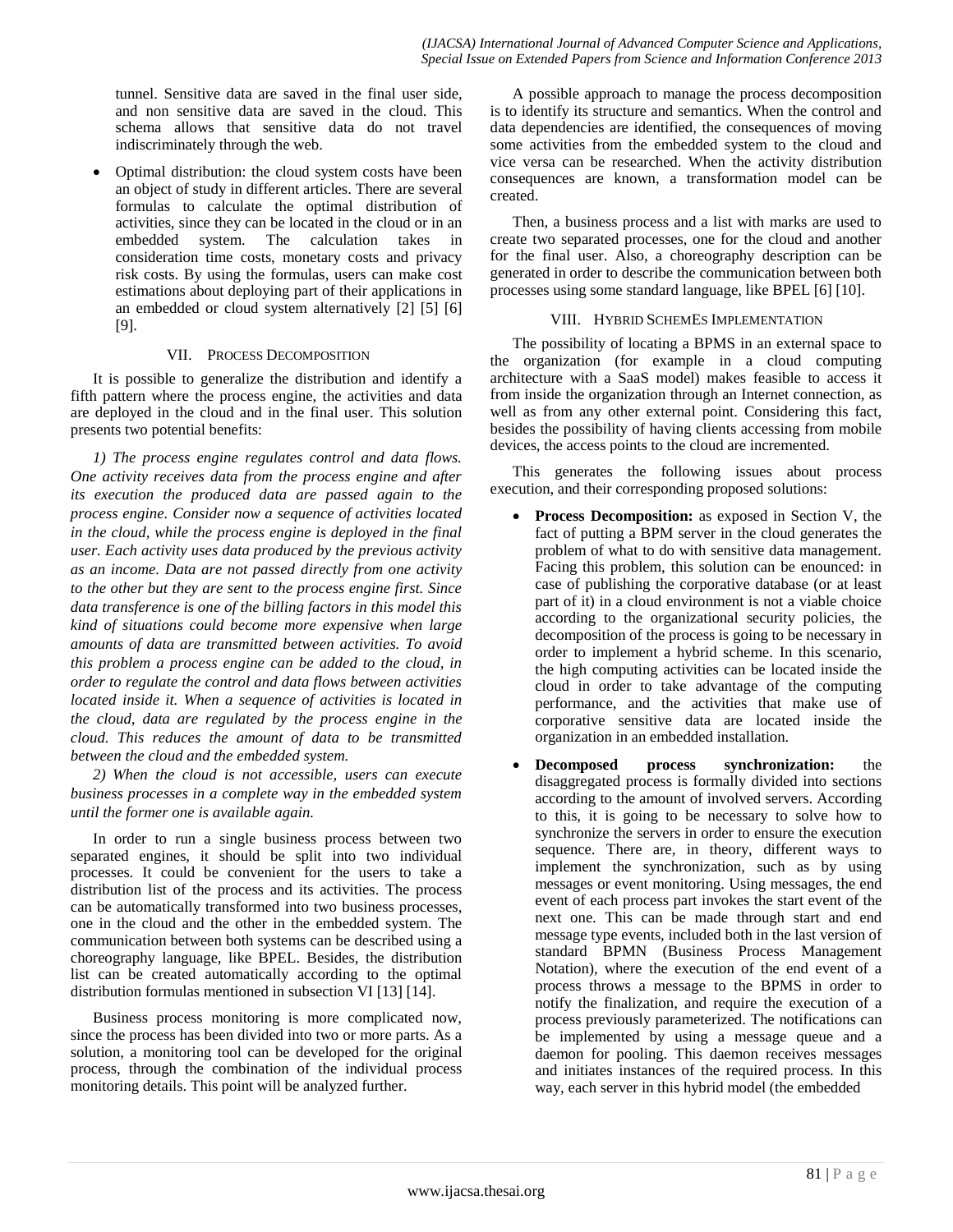and also the cloud based ones) must have a copy of the pooling service in order to receive the finalization notifications and later notify the process engine. The result of this is to initiate instances corresponding to the requested definition [15] [16].

 **Decomposed process monitoring:** the biggest problem of having a process partitioned orientation is to monitor the different distributed instances, and at the same time to accomplish an integrated model of them under the optic of the "real process" which they belong to. In order to solve this inconvenient the following solution can be analyzed: in first place it is necessary to associate the different instances with the original process, in order to recover them from the existing servers. Once they are recovered, some kind of application in charge of gathering data and showing them seamlessly should be provided. The most important thing in this aspect is to accomplish monitoring transparency for the user, without forcing him to distinguish the server where each activity has been executed. This fact provides thus an integrated visualization of the different instances by seeing them as a unique entity. The implementation of the current feature should be made by a cloud resident web application, located there in order to access every involved server, whether cloud or embedded, and to ensure user access from any point. For this purpose it is important for the application to have a catalog with every existing server in the architecture, with their location information updated. Each involved server will have a copy of a web service which receives a process definition identifier and returns information about every existing instance associated with the sent definition. The returned information includes instance identification, current status (running, completed, suspended), current activity in case of non-completion status, start and end date. According to this, the cloud resident web application sends an invocation of the web service with the selected process definition as a parameter to each server, and receives the information of the associated instances. Then this information will be visualized in a web interface where the user can select a particular instance and observe its details. For this purpose the application contains a web service to require to each server the details of the associated activities. The information returned includes identification of the activity, associated participant, start date, current status and end date. After receiving this information the web application will allow the user to observe some activity details transparently, without indicating the server information where they were executed. This helps to accomplish location transparency [6] [17] [18].

# IX. MONITORING PROCESSES IN THE CLOUD

As we have seen previously, the biggest problem about using a partitioned process model is to gather and monitor the different distributed instances (either in an embedded system or in the cloud), and at the same time to accomplish an integrated view under the optic of the "original process" which they belong to. To face this inconvenient we have designed a solution considering distributed and intercommunicated components forming an architecture, which is described as follows.

On the one hand, it is going to be necessary to associate the different process instances initiated in a chain, with the purpose of gathering information about them accessing the different involved servers. The execution model of decomposed processes consists of linking each instance flow to the corresponding partitioned processes. Thus, when an instance finishes in a server, it initiates automatically a new instance corresponding to the next process partition, depending on the distribution architecture. For this purpose, each node in the architecture should be capable of establish communication with the next node in order to initiate new instances, and gather in this way information about them. Namely, given a new instance which was initiated in a node of the architecture, we should be able to obtain, not only its data but every instance generated by it in another server [29].

# *A. Bonita Open Solution: API and connectors.*

There are several ways of implementing instance flow linking. In our case we have selected Bonita Open Solution [30] as the BPMS. In this way, once the original process was partitioned over the servers, following criteria like sensitive data storing, data transferring and application portability, we have used the API and connectors provided by the BPMS in order to create instances and recover their information using Java classes. These classes use the API as libraries, including functions like server authentication, instance launching, instance information gathering and process variable setting. These classes are invoked from the process definition using connectors.

It was also included in each process definition the information needed for the communication with another Bonita server inside the architecture, and in this case, by using connectors, launch new instances in that server. Thus, every instance when is finished will execute the connector which allows initiating a new instance by using the API, linking in this way automatically the process execution flow [19] [20].

# *B. Centralized front-end*

As it was described initially in section VIII, a monitoring application must be developed in order to show integrated data related with distributed instances. Facing the execution link, it is very important for each instance to be able of storing, not only their own information but the one associated with the instances created by them over other servers. In this way, by accessing the initial instance of the process, it is possible to recover the information associated to the next instance, and so on in order to obtain the complete flow of the process. Once recovered the execution chain in the different servers, it must be provided an application for visualization in charge of gathering data and show them seamlessly.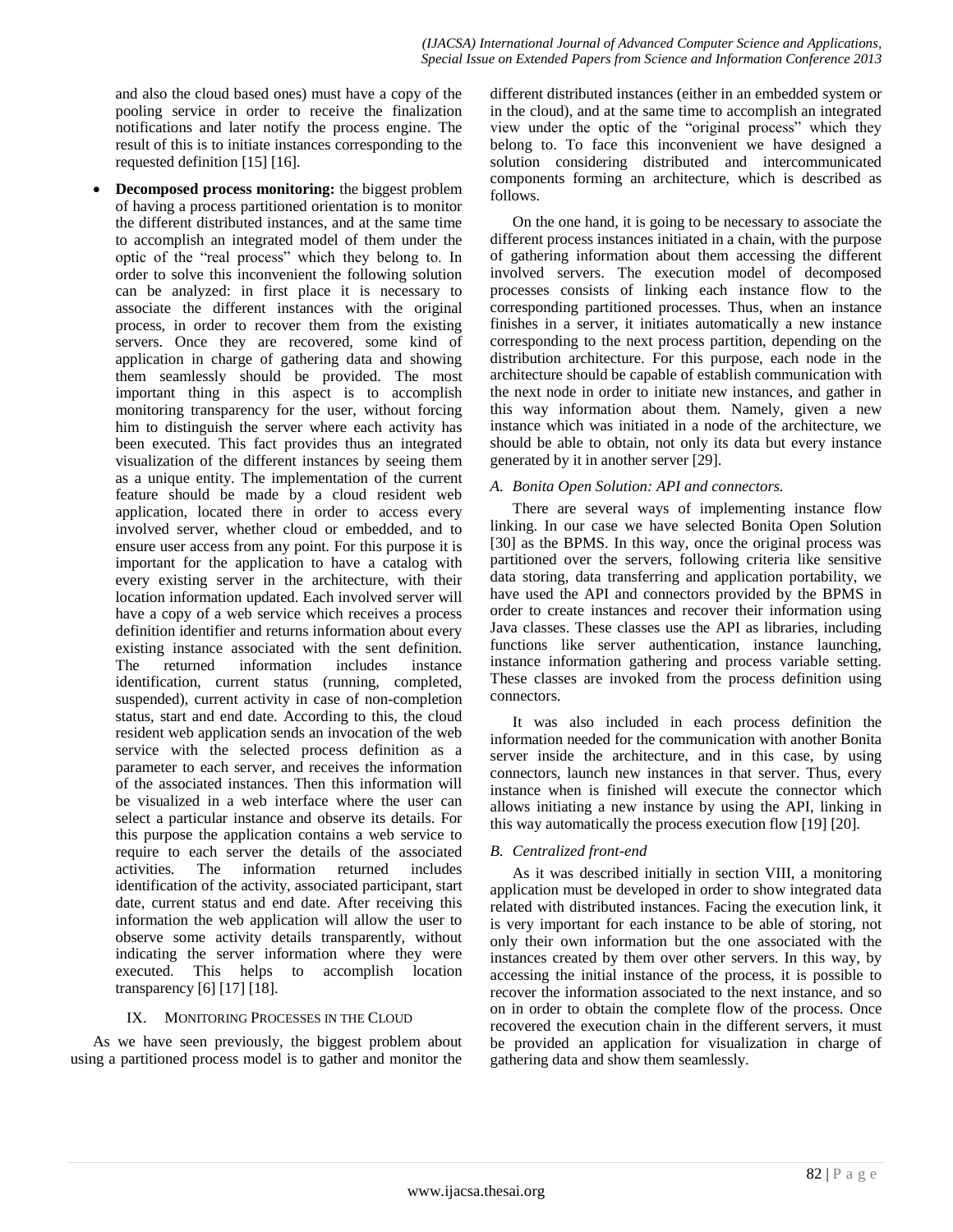The most important thing in this aspect is to accomplish monitoring transparency for the user: he should not be forced to distinguish the server where the activity was executed but he should visualize seamlessly the different instances and observe them as a unique entity. The implementation of this feature was made through a web application located in the cloud, following the criteria established in Section VII. This application was placed there in order to access each involved server, being them cloud or embedded, guaranteeing in this way user access from every point. For this purpose it is important for the application to have a catalog with the existing servers in the architecture considering their location information updated. Each of these servers has a copy of a web service (*getInstanceService*), which receives a process definition id and returns information of each instance existing in the server associated with the definition sent as a parameter. The information returned includes instance id, current status (executing, completed, suspended), current activity if the instance is not finalized, start and end date. In this way, the application located in the cloud sends to each server a web service invocation with the selected process definition as a parameter, and receives the information of the associated instances. Then, this information is visualized in a web interface, where the user can select a particular instance and observe its details. In order to make this, the application has another web service (*getInstanceActivityService*) used to get from each server the details of each activity associated to the instance. The returned information includes activity id, participant, start date, current status and end date. Once ended this collection phase, we need to remember that each instance contains also the information of the different instances initiated over the different servers in the architecture. In this way, the web application will have to concatenate the information received about the different instances and allow to the user to observe the monitoring details in a transparent and integrated way, without indicating him (unless he asks for it, for administration purposes) the information of the server where each activity was executed, accomplishing in this way location transparency [21] [22] [23].

#### *C. Application's architecture*

We can observe in Figure 3 the different distributed components identified in the architecture design, as well as the internal relationship between them and the user.

The solution is composed by three main nodes: the cloud, the embedded or traditional system and the monitoring application. The cloud works as the container of several elements: the BPMS, the monitoring application, the REST API used by the developers in order to integrate the applications with the process engine, and eventually a geolocation service which allows assigning to mobile clients the most convenient version of the service according to where they are.

On the other side we find the embedded type components, namely traditional BPM applications which belong to the organization, and because of different reasons like data sensibility or application portability, it could be decided not to locate them in the cloud. These nodes, functionally talking, take a role which is equivalent to the cloud node's behavior,

even when they have access restrictions and lower computing force compared with the first ones.



Fig.3. Application architecture and user location

The third component is related with monitoring. It is used by the monitoring application, and is in charge of returning information about instances and activities which were executed in every node of the distributed architecture. The web services getInstance and getInstanceActivity were constructed jointly with the monitoring application, and are executed on demand by this one. They are communicated with the process servers through an API (in our case, the Bonita one), and are in charge of returning, in first place, information about the instances initiated on each servers, and once these were accessed, return data about the activities that compose them [24] [25] [26].

#### *D. Component communication*

If we consider every component present in the architecture, we have analyzed the communication between each one of them through an application communication diagram. There we can observe the most important involved applications, their main actors and the interaction of the different distributed software components.

We can see at the same time the different user profiles involved in the execution of the components represented in the architecture.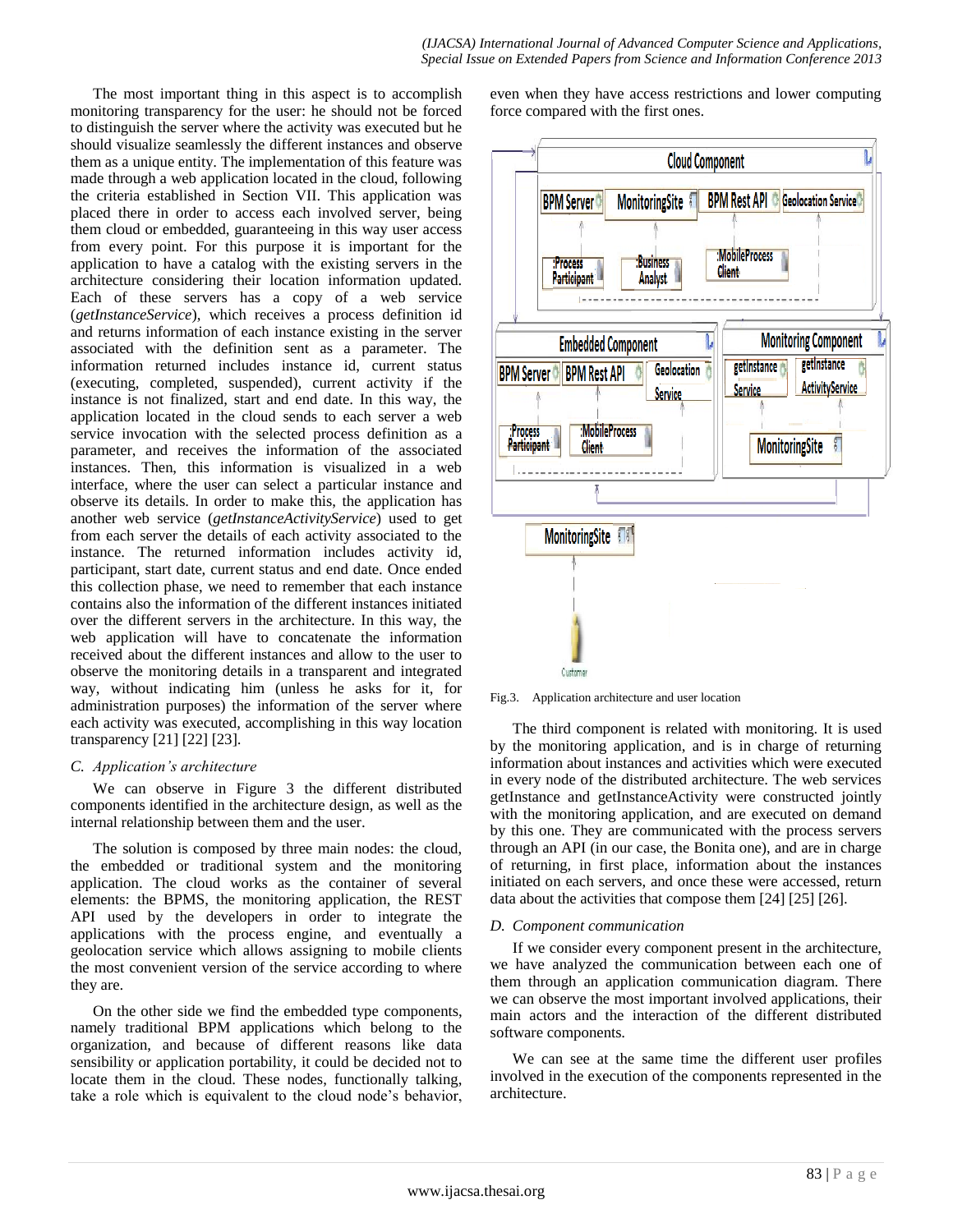#### *(IJACSA) International Journal of Advanced Computer Science and Applications, Special Issue on Extended Papers from Science and Information Conference 2013*

While the preponderant role in the process execution is the activity's participant, the monitoring site results are important for the business analyst, as well as for the architecture administrators which can optimize the services or process components (Figure 4).

A feature in common between the process execution application and the monitoring one is the location transparency. Users should not be necessarily notified about the execution environment change, in case we are considering a decomposed process where the activities are located in different servers. This is very useful in order to allow users to have a unified vision of the process, more than a partitioned one, which main existence reason is related with taking advantage of technical resources.

We can also visualize in Fig. 4 how both the execution and the monitoring components access indistinctly to the cloud or embedded nodes, in order to gather information about each instance initiated in the distributed servers [27] [28].



Fig.4. Application Communication Diagram

#### X. CONCLUSIONS

As we could observe, BPM as well as many other specialties in IT, have suffered changes due to the different service models in the cloud. This has forced specialists to consider new process design and implementation variants which allow using different advantages offered by the quoted paradigm. Facing the possibility of using unlimited computing force and high availability, some new decomposition process schemes appear in order to divide a process along some distributed server architecture.

Even when this approach allows using efficiently technological resources and protecting the organization's sensitive data, it is not necessarily easy to implement, and many times depends on the subjacent cloud infrastructure and the selected process server. In the present article we have used Bonita Open Solution because it is open source, and has an API which allows, through using connectors, accessing the different servers of the architecture. Without this last component it is very difficult to initiate new instances in different servers, and accomplish in this way the execution link of a decomposed and distributed process.

On the other side, as we said previously, even when process decomposition is a highly explored subject in current literature, the scenario is not the same with distributed process monitoring. This topic, at a glance, is not easily soluble. In a traditional business process model, the information source to monitor is in the same node that executes and monitors processes, while in a distributed environment instances are located in different servers. For this reason, different mechanisms are needed in order to gather data about executed instances, as well as to link them and provide an integration perspective under the light of the original process.

Currently, our research interest is focused on improving the monitoring application, allowing different filters for the users. The objective of this is to monitor efficiently each node of the architecture and optimize eventually the performance in some of them.

On the other side, it results important also to analyze different modifications to the BPMN notation present in current bibliography, which would allow including in process models semantic associated with decomposition, as well as interconnections between distributed servers.

#### **REFERENCES**

- [1] T. Kirkham, S. Winfield, T. Haberecht, J. Müller, G. De Angelis, "The Challenge of Dynamic Services in Business Process Management", University of Nottingham, United Kingdom, Springer, 2011
- [2] M. Minor, R. Bergmann, S. Görg, "Adaptive Workflow Management in the Cloud – Towards a Novel Platform as a Service", Business Information Systems II, University of Trier, Germany, 2012
- [3] M Mevius, R. Stephan, P. Wiedmann, "Innovative Approach for Agile BPM", eKNOW 2013: The Fifth International Conference on Information, Process, and Knowledge Management, 2013.
- [4] Dr. Manuel Goetz, "Integration of Business Process Management and Complex Event Processing", Germany, 2012.
- [5] M. Gerhards, V. Sander, A. Belloum, "About the flexible Migration of Workflow Tasks to Clouds -Combining on and off premise Executions of Applications", CLOUD COMPUTING 2012: The Third International Conference on Cloud Computing, GRIDs, and Virtualization, 2012.
- [6] Evert Duipmans, Dr. Luis Ferreira Pires, "Business Process Management in the cloud: Business Process as a Service (BPaaS)", University of Twente, April, 2012.
- [7] S. Aleem, S. Molnar, and N. Mohamed, "Collaborative Business Process Modeling Approaches: A Review", In Proc. of the 2012 IEEE 21st International workshop on Enabling Technologies: Infrastructure for Collaborative Enterprises, pp. 274-279, June 2012.
- [8] Dirk Fahland, Wil M.P. van der Aalst Eindhoven, "Simplifying Discovered Process Models in a Controlled Manner", University of Technology, The Netherlands, 2012.
- [9] Hubert Scheuerlein, Falk Rauchfuss, Yves Dittmar, Rüdiger Molle, Torsten Lehmann, Nicole Pienkos, Utz Settmacher, "New methods for